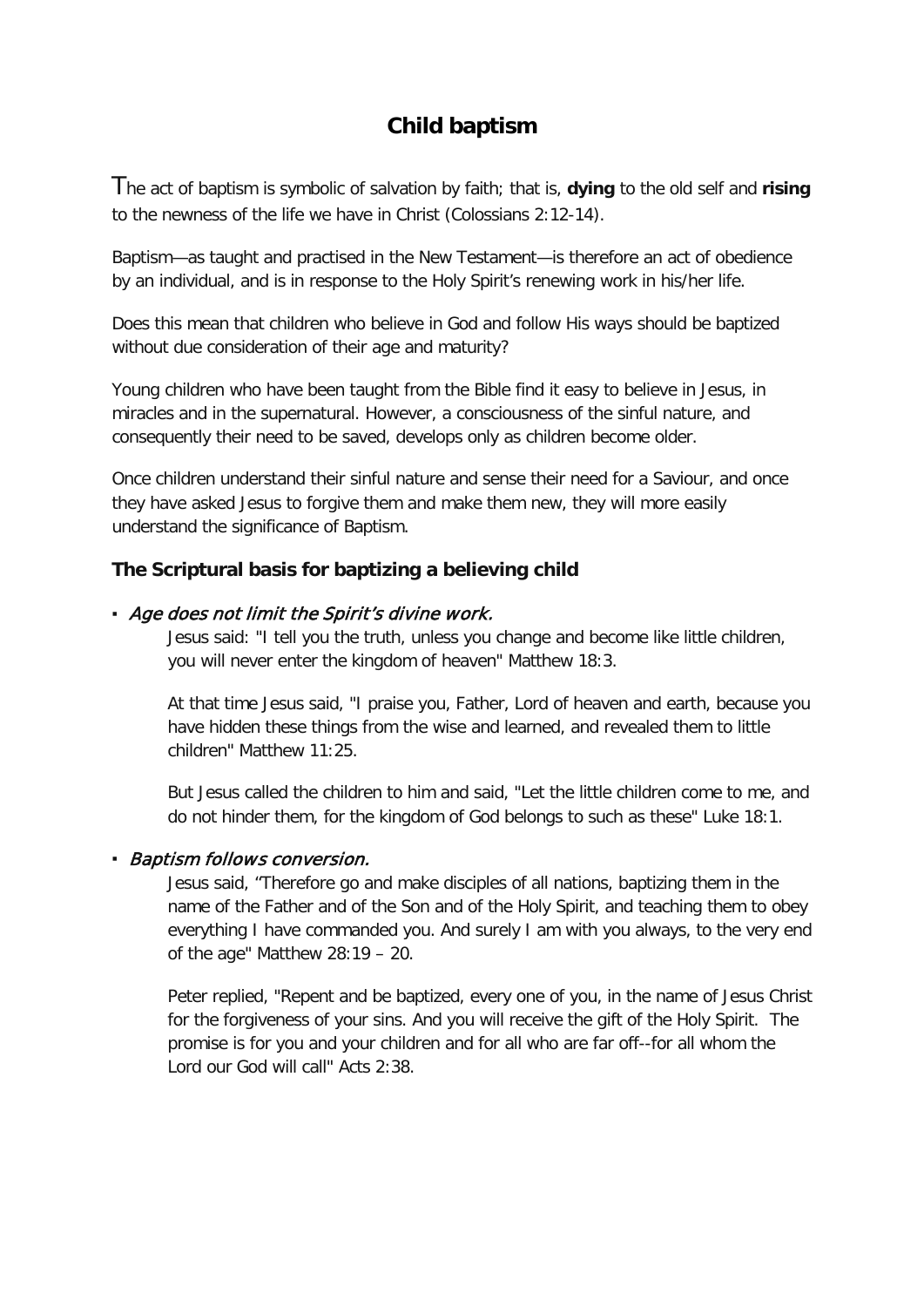### **Possible pressures arising from early baptism**

▪ Well-meaning parents may expect too much of the child who is baptized, wanting him to live up to their expectations. They may have forgotten what it was like to be a child—forgetful, irresponsible, mischievous and immature. Parents should guard against using the issue of baptism to try to change the child's behaviour after baptism.

#### The child's reaction:

The child feels that he cannot live up to expectations resulting from his decision to be baptized even though he has a genuine desire to follow the Lord. This may lead to despair. He may give up trying to live a Christ-like life, believing that following Christ may be easier when he is older.

▪ Parents who are sceptical of the child's decision to be baptized may later have a 'told-you-so' attitude when the child's faith is tried during the difficult teenage years.

The child's reaction:

He believes he made a false start and becomes confused about his salvation.

### **Possible issues arising when a request for baptism is declined**

▪ When baptism is turned down on the basis of age i.e. too young.

### The child's reaction:

The child feels that he cannot be trusted to make this important decision for himself. He gets the message that he is too young and may put off making the decision (to be baptized) indefinitely.

If the responsibility for making the decision is shifted away from the child, who will decide when the time is right for the child to be baptized.

▪ When baptism is turned down on the basis of "spiritual immaturity."

#### The child's reaction:

The child feels that he is not good enough to be baptized. He gets the message that baptism is only for those who have "made the grade."

On what basis do we judge maturity? Baptism is not a sign of having attained a certain spiritual standard; it is a symbolic act of someone who through faith has died with Christ and has risen to eternal life.